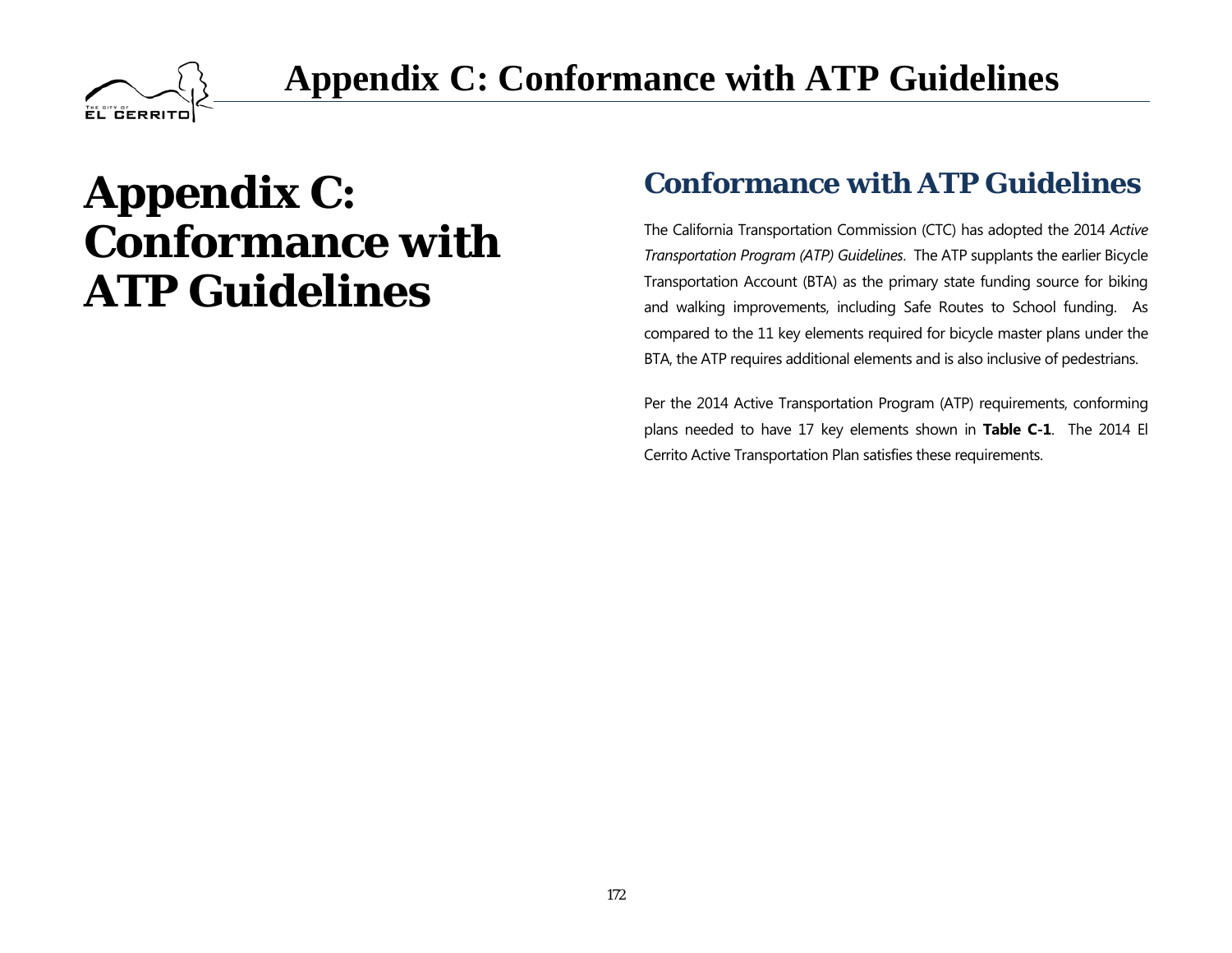### **Appendix C: Conformance with ATP Guidelines**



| TABLE C-1: 2014 ACTIVE TRANSPORTATION PLAN GUIDELINES ADDRESSED IN THIS PLAN |                                                                                                                                                                                                                                                                                                                                                                                                                           |                                              |
|------------------------------------------------------------------------------|---------------------------------------------------------------------------------------------------------------------------------------------------------------------------------------------------------------------------------------------------------------------------------------------------------------------------------------------------------------------------------------------------------------------------|----------------------------------------------|
| Item                                                                         | <b>Requirement</b>                                                                                                                                                                                                                                                                                                                                                                                                        | <b>Section</b>                               |
| a                                                                            | The estimated number of existing bicycle trips and pedestrian trips in the plan area, both in absolute numbers and as a percentage of all trips, and the<br>estimated increase in the number of bicycle trips and pedestrian trips resulting from implementation of the plan.                                                                                                                                             | Chapter 3                                    |
| b                                                                            | The number and location of collisions, serious injuries, and fatalities suffered by bicyclists and pedestrians in the plan area, both in absolute numbers and as<br>a percentage of all collisions and injuries, and a goal for collision, serious injury, and fatality reduction after implementation of the plan.                                                                                                       | Chapter 3                                    |
| $\mathsf{C}$                                                                 | A map and description of existing and proposed land use and settlement patterns which must include, but not be limited to, locations of residential<br>neighborhoods, schools, shopping centers, public buildings, major employment centers, and other destinations.                                                                                                                                                      | Chapter 3<br>Figure 3-1, Figure 3-2          |
| d                                                                            | A map and description of existing and proposed bicycle transportation facilities.                                                                                                                                                                                                                                                                                                                                         | Chapter 3, Chapter 4,<br>Figures 3-6 and 4-3 |
| e                                                                            | A map and description of existing and proposed end-of-trip bicycle parking facilities.                                                                                                                                                                                                                                                                                                                                    | Chapter 3, Chapter 4,<br>Figures 3-7 and 4-4 |
| $\mathsf{f}$                                                                 | A description of existing and proposed policies related to bicycle parking in public locations, private parking garages and parking lots and in new<br>commercial and residential developments.                                                                                                                                                                                                                           | Chapter 3, Chapter 4                         |
| g                                                                            | A map and description of existing and proposed bicycle transport and parking facilities for connections with and use of other transportation modes. These<br>must include, but not be limited to, parking facilities at transit stops, rail and transit terminals, ferry docks and landings, park and ride lots, and provisions for<br>transporting bicyclists and bicycles on transit or rail vehicles or ferry vessels. | Chapter 3, Chapter 4,<br>Figures 3-8         |
| h                                                                            | A map and description of existing and proposed pedestrian facilities at major transit hubs. These must include, but are not limited to, rail and transit<br>terminals, and ferry docks and landings.                                                                                                                                                                                                                      | Appendix D, Figure D-4a<br>and Figure D-4b   |
| i.                                                                           | A description of proposed signage providing wayfinding along bicycle and pedestrian networks to designated destinations.                                                                                                                                                                                                                                                                                                  | Chapter 3, Chapter 4,<br>Chapter 5           |
| j                                                                            | A description of the policies and procedures for maintaining existing and proposed bicycle and pedestrian facilities, including, but not limited to, the<br>maintenance of smooth pavement, freedom from encroaching vegetation, maintenance of traffic control devices including striping and other pavement<br>markings, and lighting.                                                                                  | Chapter 6                                    |
| $\mathsf{k}$                                                                 | A description of bicycle and pedestrian safety, education, and encouragement programs conducted in the area included within the plan, efforts by the law<br>enforcement agency having primary traffic law enforcement responsibility in the area to enforce provisions of the law impacting bicycle and pedestrian<br>safety, and the resulting effect on accidents involving bicyclists and pedestrians.                 | Chapter 6                                    |
|                                                                              | A description of the extent of community involvement in development of the plan, including disadvantaged and underserved communities.                                                                                                                                                                                                                                                                                     | Chapter 1                                    |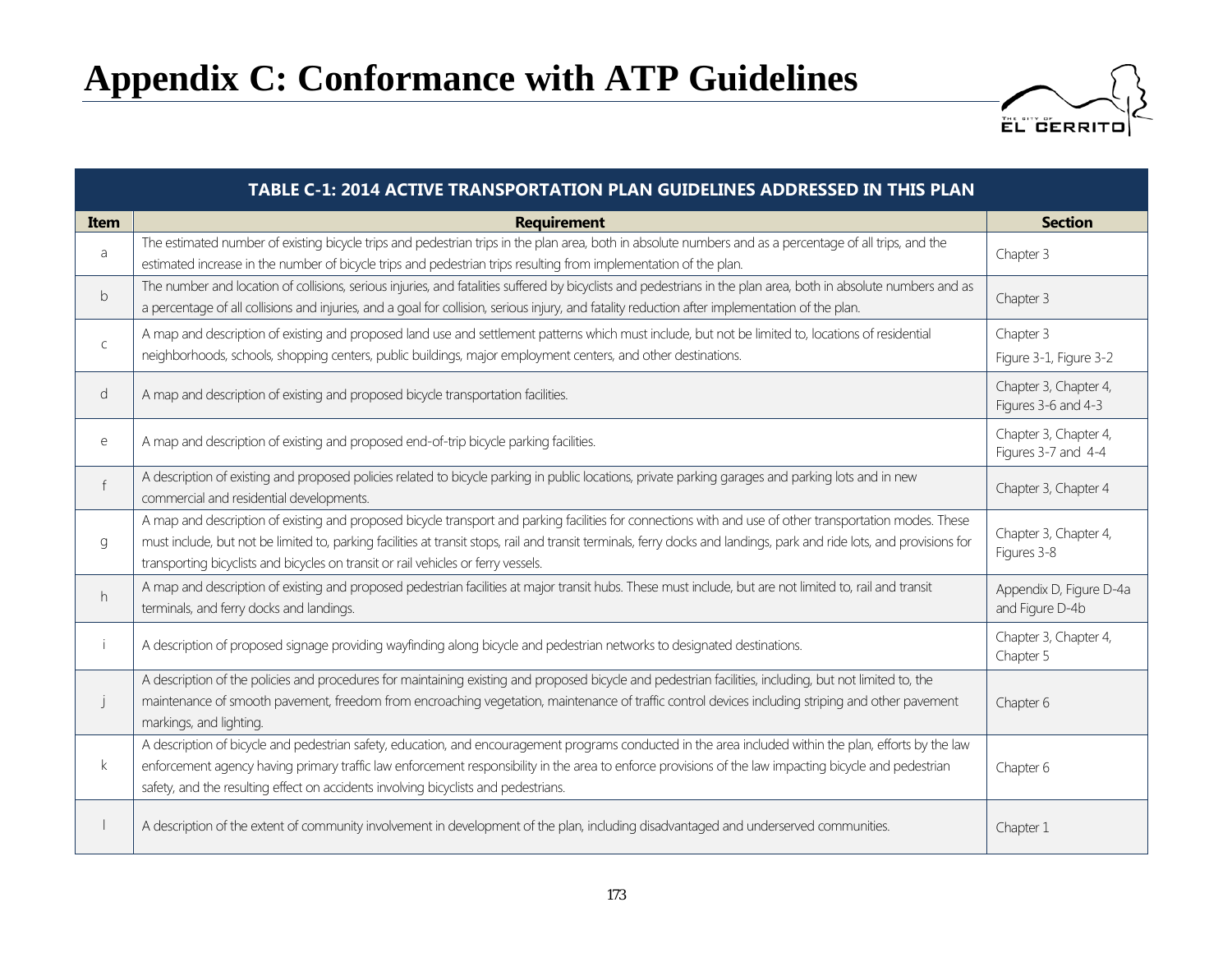

| TABLE C-1: 2014 ACTIVE TRANSPORTATION PLAN GUIDELINES ADDRESSED IN THIS PLAN |                                                                                                                                                                   |                |  |
|------------------------------------------------------------------------------|-------------------------------------------------------------------------------------------------------------------------------------------------------------------|----------------|--|
| <b>Item</b>                                                                  | <b>Requirement</b>                                                                                                                                                | <b>Section</b> |  |
| m                                                                            | A description of how the active transportation plan has been coordinated with neighboring jurisdictions, including school districts within the plan area, and     |                |  |
|                                                                              | is consistent with other local or regional transportation, air quality, or energy conservation plans, including, but not limited to, general plans and a          | Appendix C     |  |
|                                                                              | Sustainable Community Strategy in a Regional Transportation Plan.                                                                                                 |                |  |
| n                                                                            | A description of the projects and programs proposed in the plan and a listing of their priorities for implementation, including the methodology for project       |                |  |
|                                                                              | prioritization and a proposed timeline for implementation.                                                                                                        | Chapter 5      |  |
| $\circ$                                                                      | A description of past expenditures for bicycle and pedestrian facilities and programs, and future financial needs for projects and programs that improve          |                |  |
|                                                                              | safety and convenience for bicyclists and pedestrians in the plan area. Include anticipated revenue sources and potential grant funding for bicycle and           | Chapter 7      |  |
|                                                                              | pedestrian uses.                                                                                                                                                  |                |  |
| p                                                                            | A description of steps necessary to implement the plan and the reporting process that will be used to keep the adopting agency and community informed             |                |  |
|                                                                              | of the progress being made in implementing the plan.                                                                                                              | Chapters 6 & 7 |  |
| q                                                                            | A resolution showing adoption of the plan by the city, county or district. If the active transportation plan was prepared by a county transportation              |                |  |
|                                                                              | commission, regional transportation planning agency, MPO, school district or transit district, the plan should indicate the support via resolution of the city(s) |                |  |
|                                                                              | or county(s) in which the proposed facilities would be located.                                                                                                   |                |  |